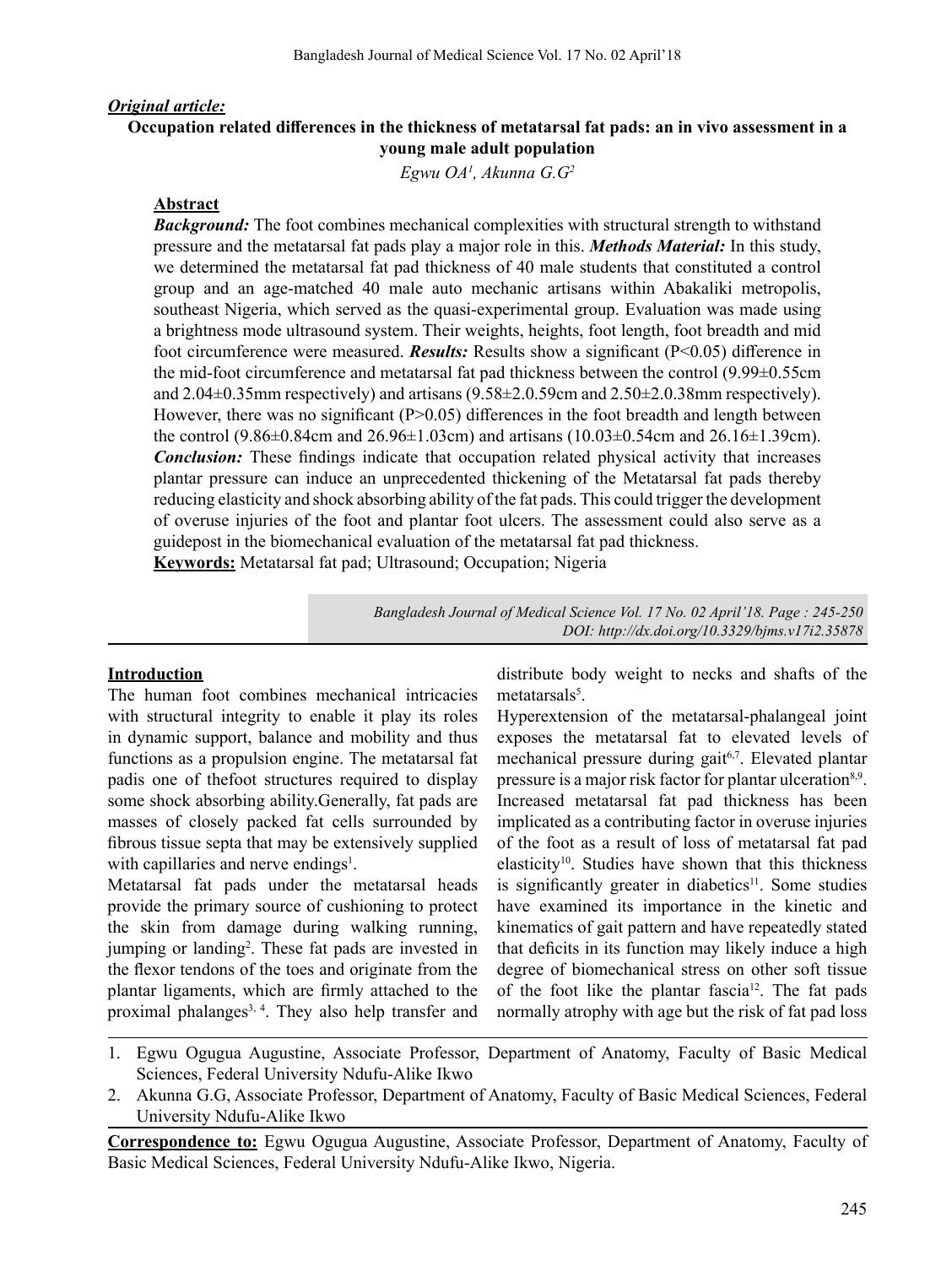increases if the individual is overweight, diabetic, has often worn thin-sole or high-heel shoes, or worn cleats in athletic activities to any degree.

Therefore, there could be a significant impact of the occupation of individuals on the structural integrity of the metatarsal fat pads. In Nigeria and various developing countries, the number of artisans are increasing in order to adjust to the rising pressure on the economy. These artisans, especially in the motor mechanic sites/workshops are significantly exposed to various forms of lifting associated with undue stress and strain of the plantar surface of the foot. These individuals also do not believe in the appropriate podiatric packaging that could be protective of the plantar surface of the foot. Hence, the structural integrity of the load-cushioning metatarsal fat pad may always be put to test.

In view of the above and even with the known numerous roles of the metatarsal fat pad on the foot, very little attention has been given to it; it is absolutely necessary to evaluate and compare its structural inclination among a group of individuals who are not exposed to plantar stress and strain and individuals who are continuously exposed to the likelihood of overuse. By this evaluation in two occupational categories, one can conclusively establish the effect of occupation on the structural integrity of the metatarsal fat pads with a view of making appropriate recommendations to safety agencies and government/ private occupational health parastatals. The effect of known anthropometric variables on the Metatarsal fat pads were also investigated to understand which anthropometric parameter best evaluates the fat pads. It is important to know that the choice of ultrasonogragphy in the assessment of these soft tissues was guided by the recommendations of previous studies, which stated that high resolution ultrasound should be employed as it is versatile in diagnosing soft tissues pathologies in different body locations<sup>13</sup> and has long been a reliable tool in assessing human fat pad thickness<sup>11</sup>.

# **Materials and methods**

## **Study Design**

This study was a Quasi-experimental design involving convenient purposive method of sampling. A total of eighty (80) apparently healthy male Nigerian volunteer with age ranging from 18-32 (40 control and 40 artisans) were recruited for this study. They were informed to avoid any physical activity or exercises (e.g., running, cycling, etc ) weeks before the study as this have found to cause increase in fat pad thickness<sup>14</sup>. None of the subjects had any clinical evidence of musculoskeletal injury, were diabetic or had any history of Familial hypercholesterolemia. The forty<sup>4</sup> artisans were selected because they had been involved in the occupation for at least 12 calendar months. The data collection lasted between January and June, 2014.

The study procedures were clearly explained to the volunteer and they all signed a written informed consent form. Ethical approval was obtained from the ethic/research committee of the Faculty of Basic Medical Sciences, Ebonyi State University, Abakaliki, south-east, Nigeria.

This study was conducted at Life-scan Ultrasound Centre, Felix Memorial Hospital, 7 Hilltop Road, Abakaliki, Ebonyi State, South-eastern Nigeria, which serves as the approved imaging laboratory for the Department of Anatomy, Ebonyi State University, Abakaliki. Brightness mode (B-mode) ultrasound scan system (Siemens Sonoline SL-1) was used to measure the thickness of metatarsal fat pad with 7.5MHZ linear transducer.

The subjects were made to lie in a prone position on a



Figure 1: Measurement of the thickness of metatarsal fat pad



*Figure 2: Showing the Sonogram of the Metatarsal fat* pad.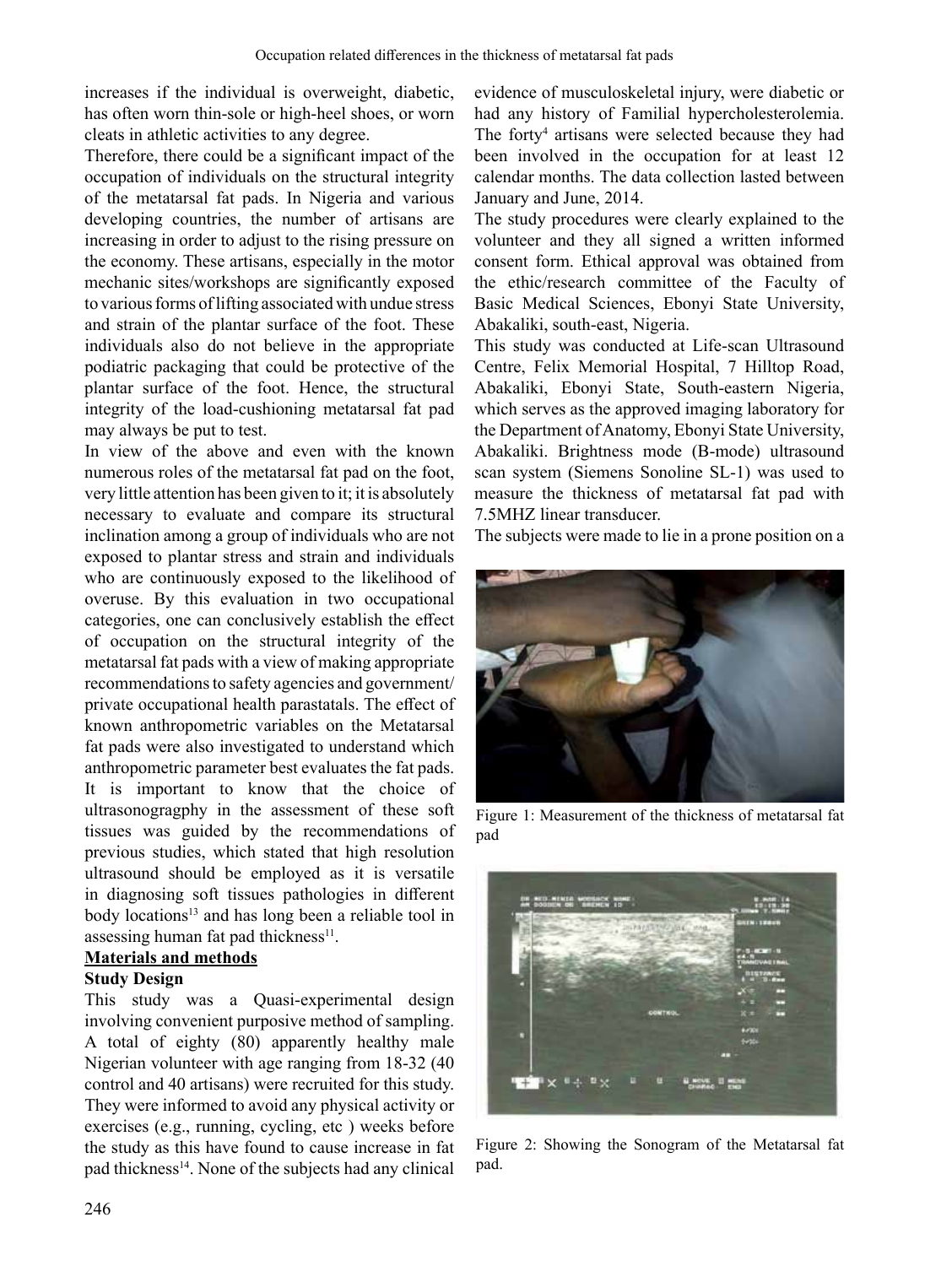couch with legs extended and the pad was measured from its tarsal boarder to the end of the fat pad<sup>15</sup>. The ultrasound gel was applied on the surface of the fat pad and the transducer. One investigator measured each subject three times and the average taken. This is to avoid inter-observer variability<sup>16</sup>. The weight and height of the subject were determined using an electronic weighing scale and a calibrated wall.Body Mass Index (BMI) was calculated using the formula BMI=WEIGHT/(HEIGHT)2.TheBodySurfaceArea (BSA) was calculated using the formula by Du Bois and Du Bois [17]. BSA= (Weight **0.425**X Height(cm)**0.725**)0.007184. All data collected for each subject were analyzed using the Statistical Package for Social Sciences (SPSS) version 20. The results were arranged as mean±standard deviation,

and correlation were calculated using a bivariant Pearson's method for correlation at both significant 0.05 and 0.01 (or 2-tailed).

#### **Result**

Foot width (FW), Foot length (FL), mid-foot circumference (MFC) and metatarsal fat pad (MFP) in the control

For the entire study population, the foot width range was 8.9 – 11.9 cm, with mean 9.86 cm and standard deviation of 0.84cm while the foot length range was 24.9 – 29.0 cm, with mean 26.96 cm and standard deviation of 1.03 cm. The mid foot circumference range was  $9.1 - 11.1$  cm, with mean 9.99cm and standard deviation of 0.55cm and the metatarsal fat pad range was  $1.5 - 2.7$  mm, with mean 2.0 mm and standard deviation of 0.35 mm (Table 1).

**Table 1**: Descriptive statistics of Foot width (FW), Foot length (FL), mid-foot circumference (MFC) and metatarsal fat pad (MFP) in the control.

| <b>Parameters</b> | Min  | Max  | Mean  | <b>SD</b> | 95% Confidence Interval |                    |  |
|-------------------|------|------|-------|-----------|-------------------------|--------------------|--|
|                   |      |      |       |           | Lower value             | <b>Upper value</b> |  |
| $FW$ (cm)         | 8.9  | 11.9 | 9.86  | 0.84      | 9.72                    | 10.16              |  |
| $FL$ (cm)         | 24.9 | 29.0 | 26.96 | 1.03      | 26.15                   | 26.97              |  |
| $MFC$ (mm)        | 9.1  | 11.1 | 9.99  | 0.55      | 9.73                    | 10.25              |  |
| $MFP$ (mm)        | 1.5  | 2.7  | 2.0   | 0.35      | 1.88                    | 2.20               |  |

**Relationship between anthropometric parameters and foot width, foot length, mid-foot circumference (cm) and metatarsal fat pad (mm) in the control** There was no correlation between the age and foot width (r =  $-0.040$ , P $> 0.05$ ), foot length (r =  $-0.193$ , P $>0.05$ ), mid-foot circumference ( $r = -0.269$ , P>0.05), and age and metatarsal fat pad thickness (r  $= -0.001$ , P $> 0.05$ ). However, there was a significant positive correlation between height and foot width  $(r = 0.463, P<0.05)$ , and foot length  $(r = 0.584,$ P<0.05), but no correlation between height and mid-foot circumference  $(r = 0.379, P > 0.05)$ , and metatarsal fat pad thickness ( $r = -0.401$ ,  $r = 0.080$ ). Also, there was a significant positive correlation between the weight and foot width  $(r = 0.755)$ ,

P<0.05), foot length ( $r = 0.462$ , P<0.05) and mid-foot circumference ( $r = 0.040$ ,  $P < 0.05$ ), but no correlation between weight and metatarsal fat pad thickness  $(r =$ -0.355, P>0.05). Meanwhile, there was a significant positive correlation between BMI and foot width  $(r = 0.575, P < 0.05)$  and mid-foot circumference (r  $= 0.588$ , P<0.05), but no correlation between BMI and foot length  $(r = 0.225, P > 0.05)$  and metatarsal fat pad thickness ( $r = -0.169$ , P $> 0.05$ ). There exist a significant positive correlation between BSA and foot width ( $r = 0.765$ , P<0.05), foot length (r  $= 0.589$ , P<0.05), and mid-foot circumference (r = 0.709, P<0.05), but no correlation between BSA and metatarsal fat pad ( $r = -0.420$ , P $> 0.05$ ).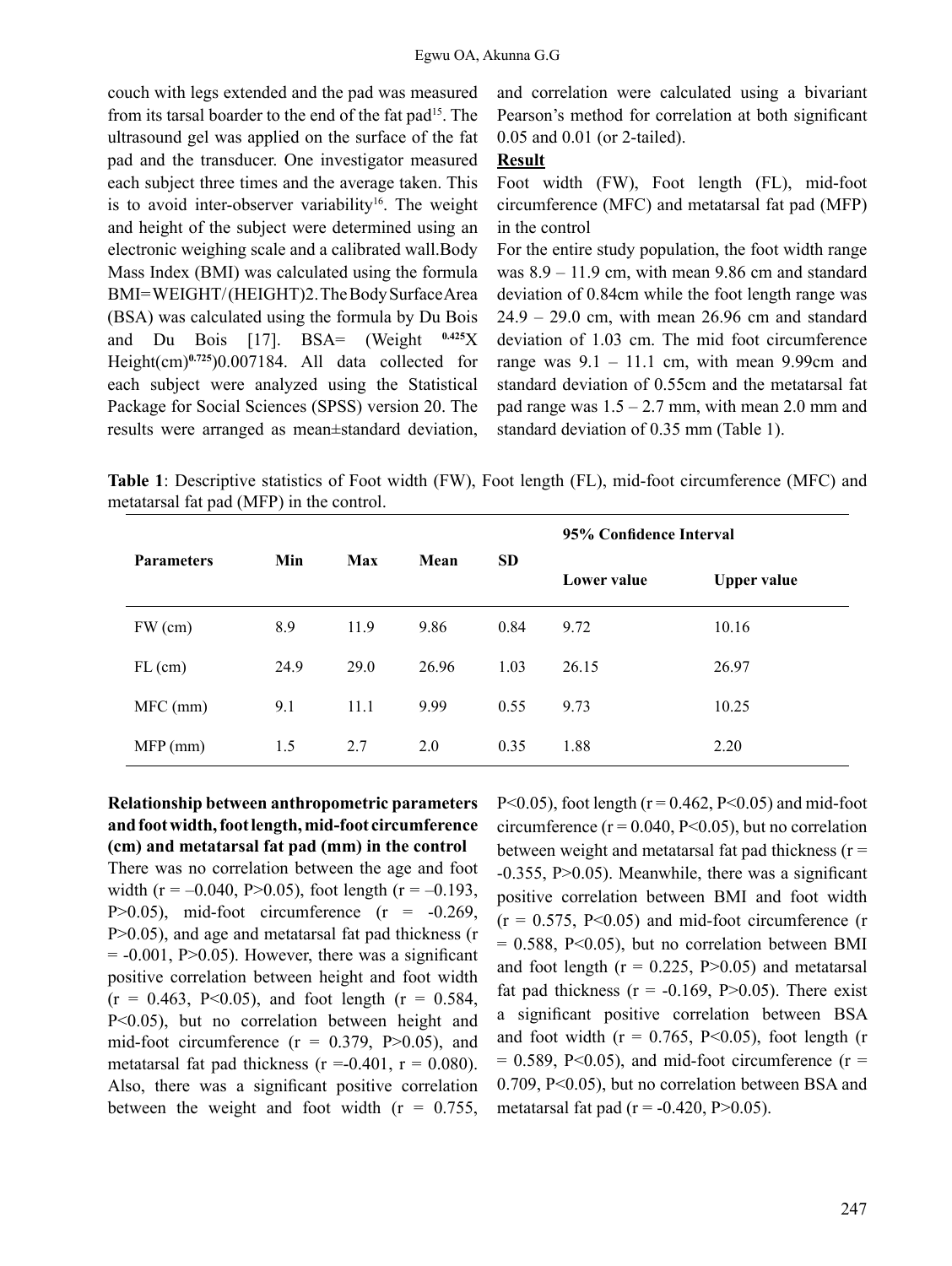| <b>Parameters</b> | Foot width (cm) |         | Foot length (cm) |         | $MFC$ (cm) |         | $MFP$ (mm) |         |
|-------------------|-----------------|---------|------------------|---------|------------|---------|------------|---------|
|                   | R               | P-value | r                | P-value | r          | P-value | R          | P-value |
| Age (years)       | $-0.040$        | 0.865   | $-0.193$         | 0.415   | $-0.269$   | 0.252   | $-0.001$   | 0.996   |
| Height $(m)$      | $0.463*$        | 0.040   | $0.584*$         | 0.007   | 0.379      | 0.100   | $-0.401$   | 0.080   |
| Weight (kg)       | $0.755*$        | 0.000   | $0.462*$         | 0.040   | $0.714*$   | 0.000   | $-0.355$   | 0.125   |
| BMI $(kg/m2)$     | $0.575*$        | 0.008   | 0.225            | 0.339   | $0.588*$   | 0.006   | $-0.169$   | 0.475   |
| <b>BSA</b>        | $0.765*$        | 0.000   | $0.589*$         | 0.006   | $0.709*$   | 0.000   | $-0.420$   | 0.065   |

**Table 2**: Relationship between anthropometric parameters and foot width, foot length, mid-foot circumference (cm) and metatarsal fat pad (mm) in the control.

\* P<0.05 the correlation is significant

**Comparison of the parameters in Student Control group and the Quasi-experimental Artisan group** As shown in table 3, there was no significant difference (P>0.05) between the mean age, height and standard deviation of the control (25.15±2.52 years and 1.74±0.07m) and Artisan group (23.25±4.72 years and 1.73±0.05 m) respectively. There was no significant difference  $(P>0.05)$  between the mean BSA $\pm$  standard deviation of the control (1.83 $\pm$ 0.142) and peasant  $(1.75\pm0.12)$  respectively (Table 3). There was no significant difference (P>0.05) between the mean foot width and standard deviation of the control (9.86 $\pm$ 0.84 cm) and peasant (10.03 $\pm$ 0.54 cm) respectively (Table 3).

However, there was a significant difference  $(P<0.05)$ between the mean weight, mean BMI, mean foot length, mean mid-foot circumference, metatarsal fat pad and standard deviation of the control (69.50±10.47 kg, 22.98±3.08 (kg/m<sup>2</sup> ), 26.96±1.03cm, 9.99±0.55cm and 2.04±0.35mm) and peasant group  $(63.05 \pm 7.76 \text{ kg} \text{ and } 21.13 \pm 2.06 \text{s} \text{ (kg/m}^2)$ 26.16±1.39cm, 9.58±2.0.59cm and 2.50±2.0.38mm) respectively (Table 3).

**Table 3: Comparison of the parameters between the Control group and Artisan group**

| Parameters                          | Control<br>$Mean \pm SD$ | Peasant<br>Mean±SD       | t-test    |    | Df P-value |
|-------------------------------------|--------------------------|--------------------------|-----------|----|------------|
| Age $(yrs)$                         | $25.15 \pm 2.52$         | $23.25 \pm 4.72$ 1.588   |           | 38 | 0.121      |
| Height (m)                          | $1.74 \pm 0.07$          | $1.73 \pm 0.05$          | 0.682     | 38 | 0.499      |
| Weight (kg)                         | 69.50±10.47              | 63.05 $\pm$ 7.76 2.214*  |           | 38 | 0.033      |
| BMI (kg/m <sup>2</sup> ) 22.98±3.08 |                          | $21.13 \pm 2.06$ 2.233*  |           | 38 | 0.031      |
| <b>BSA</b>                          | $1.83 \pm 0.142$         | $1.75 \pm 0.12$ 1.989    |           | 38 | 0.054      |
| $FW$ (cm)                           | $9.86 \pm 0.84$          | $10.03 \pm 0.54 - 0.762$ |           | 38 | 0.451      |
| FL(cm)                              | $26.96 \pm 1.03$         | $26.16 \pm 1.39$ 2.067*  |           | 38 | 0.046      |
| MFC (cm)                            | $9.99 \pm 0.55$          | $9.58 \pm 0.59$          | 2.298     | 38 | 0.027      |
| $MFP$ (mm)                          | $2.04 \pm 0.35$          | $2.50 \pm 0.38$          | $-3.968*$ | 38 | 0.000      |
| $\cdots$ $\cdots$                   |                          | $\cdot$ $\cdot$ $\sim$   |           |    |            |

\* P<0.05 difference is significant

### **Discussion**

The foot's complex architecture provides a unique foundation for stable support, mechanical leverage, shock dissipation, balance, and sensibility. Stresses within the foot structure are dependent on the three– dimensional geometry of its components, including anatomical areas through which muscular and skeletal forces are transferred<sup>18</sup>.

The directions and magnitudes of these forces are basic factors that determine the stress state of foot<sup>19</sup>. These vectored forces are transferred through the soft tissues of the foot to the ground<sup>20</sup>. Focal tension of deep soft tissues occurs near the medial metatarsophalangeal joints during standing, and stresses that are up to eight times the normally expected tension values were predicted.

In this study, there was a significant increase in the thickness of metatarsal fat pad of the Artisans when compared to the Student control group. Poor rebound of the unloading process, i.e., prolonging time to recover the shapes in the plantar soft tissue $^{21}$ , may have contributed to increased energy dissipation ratio in the metatarsals of the artisan group hence,



*Figure* 3: Bar Chart showing the difference in the two groups [Control and Artisans (peasants)]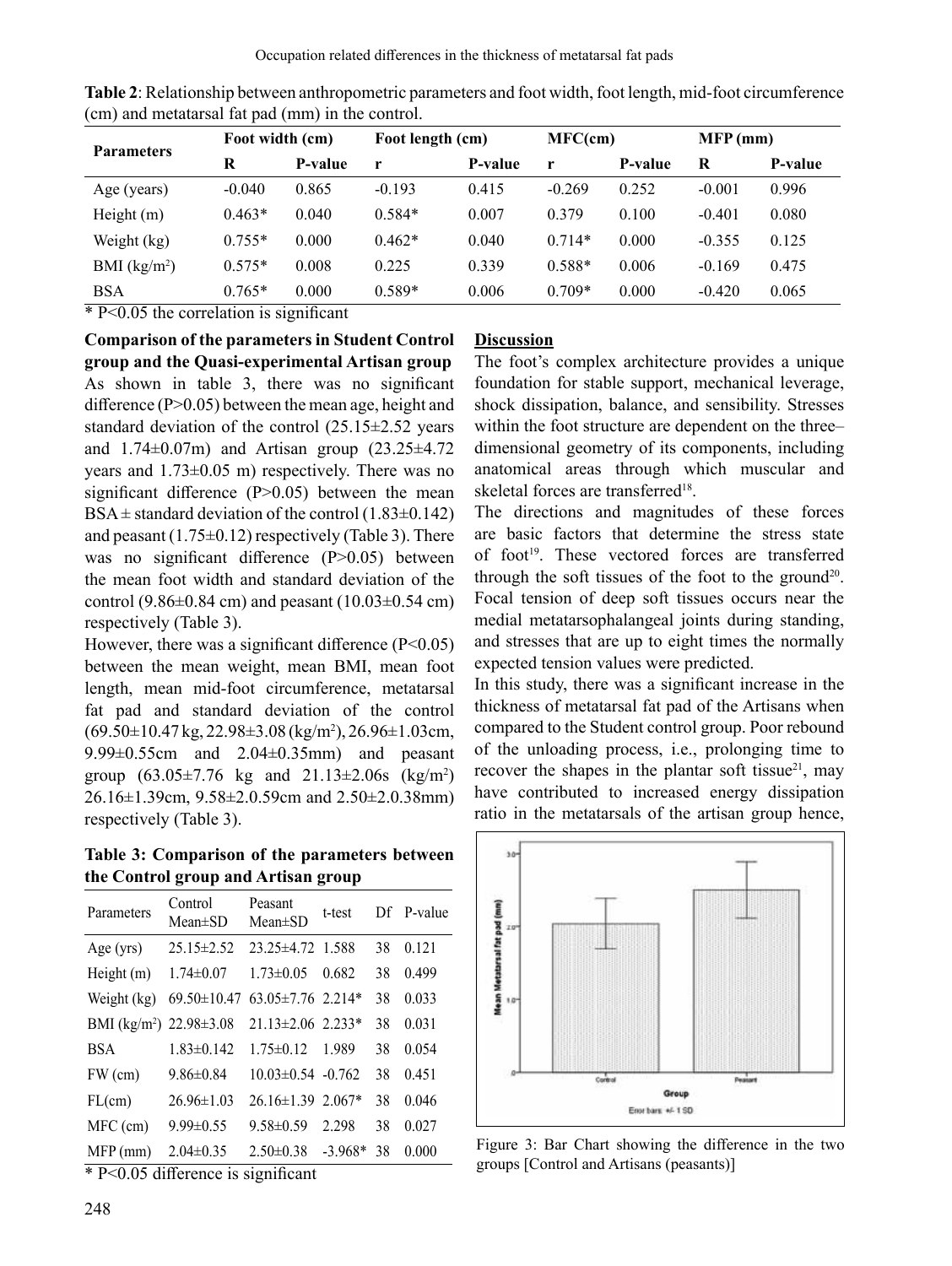the increased metatarsal fat pad thickness  $(P=0.000)$ . An increased energy dissipation ratio damages the metatarsal and increases the susceptibility to foot ulceration in individual<sup>21</sup>. Reduction in toe function and resultant forward migration of some of the cushioning pad of the metatarsal heads is a possibility in the artisans $22, 23$ .

It is, therefore, probable that these tension and shear stress concentrations which could be expected to increase substantially and become repetitive during gait, cause micro-tears in the plantar pad. And considering the occupational requirements of the individuals (Artisans) involved, there could be a direct absolute relationship between the strains during unregulated load influenced repetitive gaits and the structural disposition of their Metatarsal fat pad.

The biomechanics of gait could be altered, leading to a higher risk for the development of overuse injuries of the foot and plantar foot ulcers<sup>10</sup>. Pearson's correlation did not establish any significant relationship between the studied fat pad and other anthropometric variable assessed. This is contrary to previous studies on the plantar heel pad, which demonstrated significant relationships with height, weight, BMI and BSA24,25. The contrast is possibly because the metatarsal fat pads are enclosed in smaller fibro fatty compartments that may not have allowed a wide range of impact by these known anthropometric variables.

The novelty of this study draws from the fact that this

is the first report on the thickness of the metatarsal fat pad in any Sub-saharan African population. It has established a nomogram for the thickness of the fat pads in the population and has further established that activity related differences across occupational groups as seen in the Quasi-experimental group (Artisans) affects the structural disposition of the fat pads by increasing its thickness. This may be as a result of increased deposition of fatty tissue in the metatarsal fibrous compartments. The increased thickness reduces pad elasticity and could trigger plantar pain in the long run.

## **Conclusion**

Occupation-induced plantar pressure can trigger an unprecedented thickening of the Metatarsal fat pads. This study has established a significantly higher difference in the thickness of Metatarsal fat pad in Artisans involved in occupational stress-induced increase in plantar pressure, when compared to students whose occupational disposition imparts mildly on their plantar pressure. Also the study has established that assessment of metatarsal fat pad using ultrasound could be beneficial in the early detection of fat pad atrophy from strains of overuse among various populations that are exposed to occupation induced increase in metatarsal fat pad pressure. The findings here-in will be important in occupational health and safety, physiotherapy and musculoskeletal imaging among the study population and beyond.